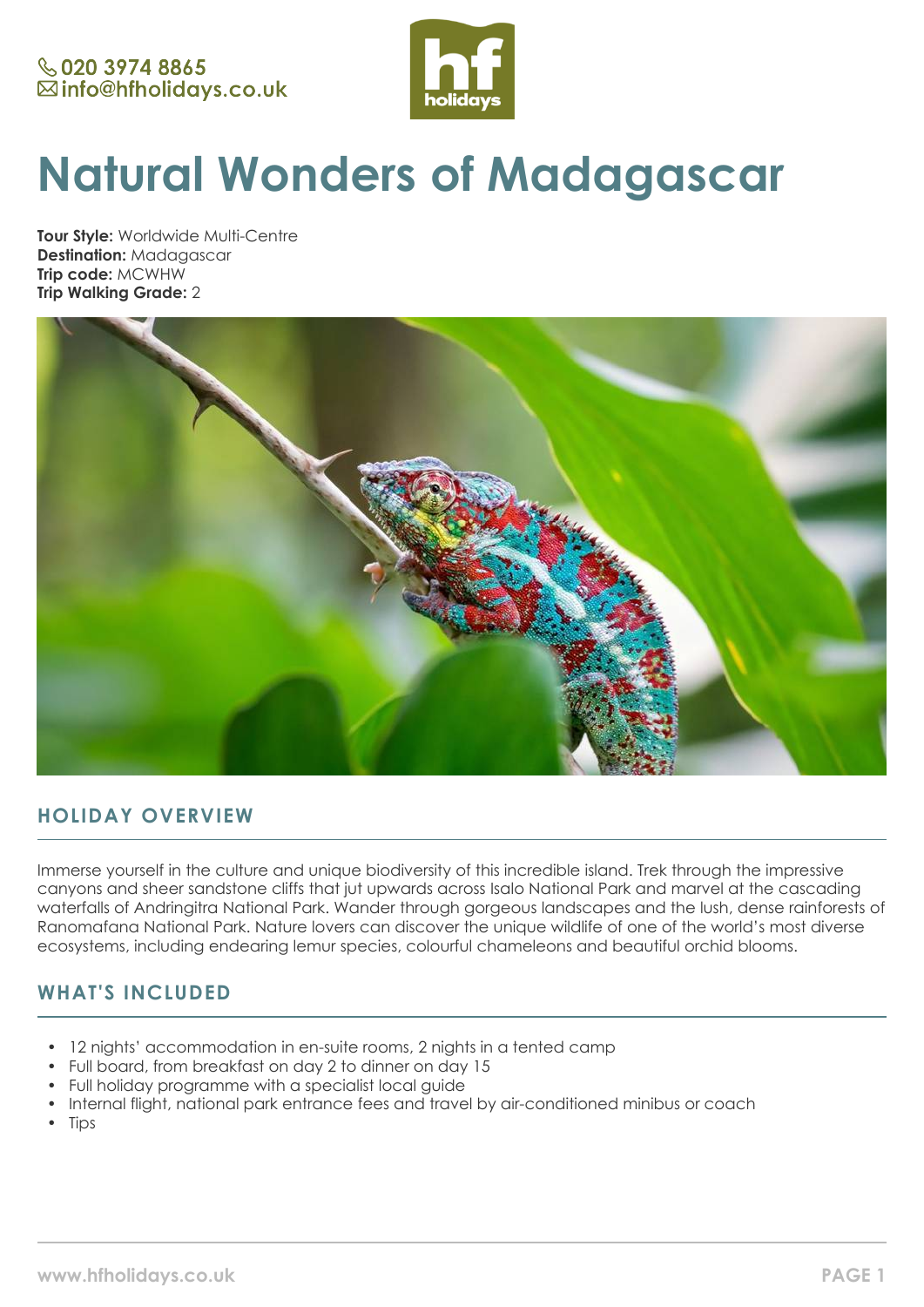# **HOLIDAYS HIGHLIGHTS**

- Explore the national parks of this enigmatic island. Visit Isalo, Andringitra and Ranomafana
- Snap shots of Madagascar's many endemic species
- Enjoy walks through rainforests, traditional villages and magnificent mountains
- Discover magical Malagasy culture
- Option to extend the tour to visit Andasibe National Park

## **TRIP SUITABILITY**

This holiday is at the upper end of our level 2 walks. Trails are rough and rocky underfoot. Walks are 3-61/2 miles (5-10km) with up to 1,850 feet (570m) of ascent. There is quite a lot of travelling on this tour, on some poorly made roads. You'll need plenty of stamina for this trip. Some National Parks have more walking than others, and because of the wildlife element of this holiday, some of the walks do turn into nature walks.



## **ITINERARY**

# **Day 1 - 2: Depart UK To Antananarivo**

Overnight flight to Antananarivo via Johannesburg. Arrive day 2 in the Madagascan capital and transfer to our accommodation (1 night)

## **Day 3: Tulear**

Transfer to the airport for our flight to Tulear, in the south of the island (1 night) for an introduction to the island's endemic flora at the Antsokay Arboretum, before we begin our tour of the national parks.

# **Day 4 - 6: Isalo National Park**

Journey to Ranohira and Isalo National Park (3 nights). Isalo is home to some of the most stunning scenery on the island, and affords you a fantastic chance of being able to observe the endearing ring-tailed lemurs.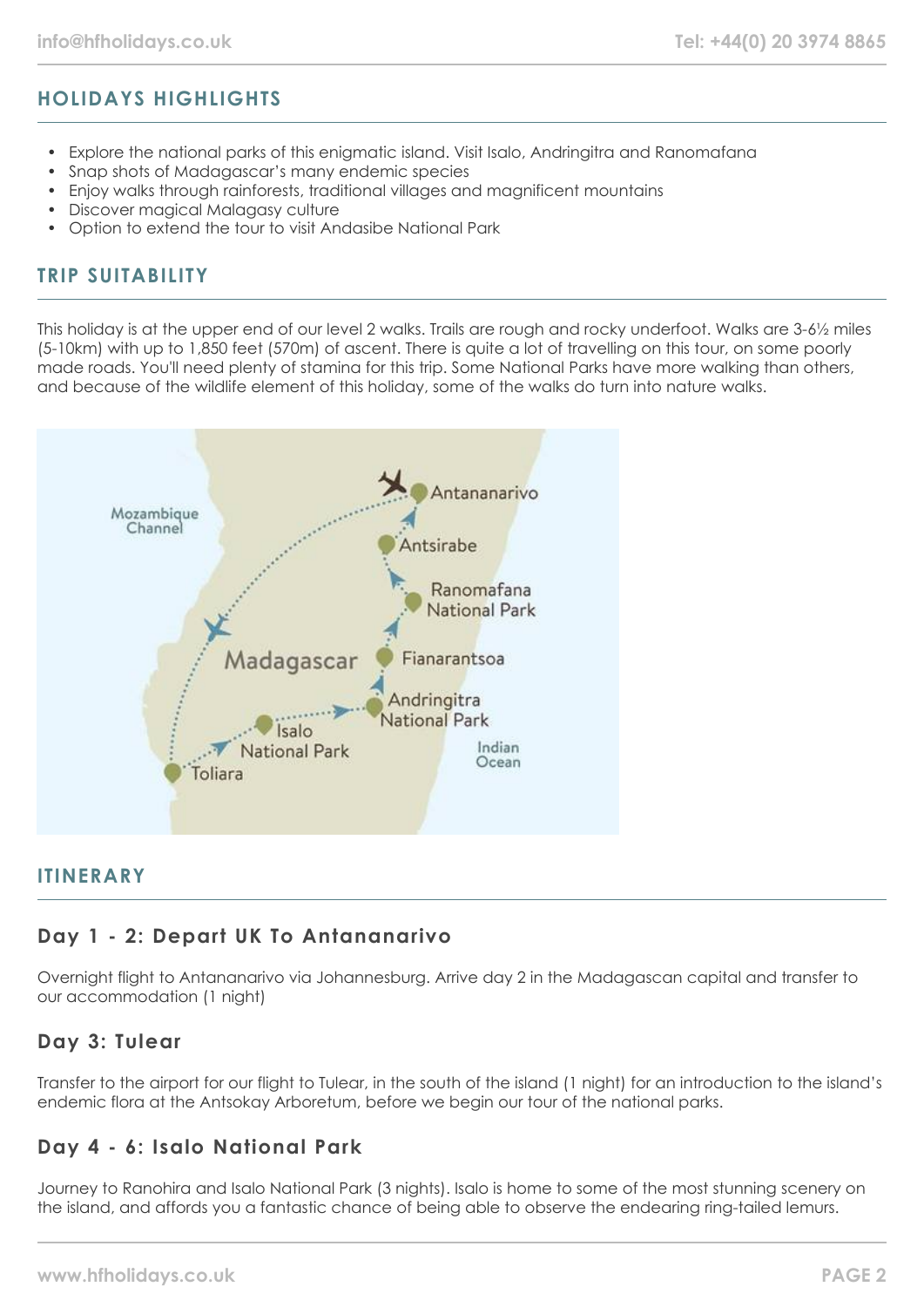Walks explore a rocky plateau overlooking the canyons and sandstone cliffs of magnificent Isalo National Park. Its mountains are home to over 400 species of flora. There are some amazing natural pools and waterfalls on the walk. We'll also visit one of the sapphire mines on the island.

# **Day 7 - 8: Ambalavao**

Drive to Ambalavao with an afternoon at leisure to take advantage of the hotels facilities. The following morning we drive to Tsaranoro for a full day Iharavaratra walk including a picnic lunch.

## **Day 9 - 10: Fianarantsoa**

En route to Fianarantsoa (2 nights), we stop to explore the community reserve of Anja and see ring-tailed lemurs up close, before village walks introduce us to the Betsileo culture and their traditions. We share a typical Malagasy lunch at the home of one of the families.

# **Day 11 - 12: Ranomafana National Park**

The lush rainforests of Ranomafana National Park (2 nights) afford us excellent opportunities to discover a vast diversity of flora and fauna. We shall visit the Valbio Research center and the school funded by the center. Walks will be scheduled in the early morning and the late afternoon to give us the best chance of spotting wildlife. If we're lucky we may see the park's famous resident, the golden bamboo lemur.

# **Day 13 - 14: Around Antsirabe**

A city tour of Antsirabe (2 nights). Our stay here is a guesthouse run by the charity Residence Madalief, which supports projects in the local community. Our stay here gives us a fantastic opportunity to support this worthwhile charity. Walks in the area discover the surrounding villages and the beautiful Lac Andraikiba.

## **Day 15: Antananarivo**

We head back to the capital stopping on the way to visit the Aluminium pot workshop. Following lunch at the hotel we explore the capital city and it's surroundings with a local historian guide for a heritage walk in the old city of Tana before visiting the Photography Museum.

# **Day 16: Departure Day**

Transfer to the airport for our return flight.

# **ACCOMMODATION**

# **Palissandre Hotel & Spa, Antananarivo - Madagascar**

Palissandre Hotel & Spa is 4-star hotel located in the centre of Antananarivo overlooking the famous Avenue of Independence. The hotel has 49 rooms designed to highlight local materials: rosewood furniture, mohair carpet & traditional, authentic decor. The restaurant terrace offers panoramic city views and serves breakfast, lunch and dinner. The hotel also includes a craft shop, outdoor pool, hammam, spa and gym.

# **Le Paradisier, Tulear - Madagascar**

Le Paradisier provides the perfect place for relaxation, located on the lagoon of Ifaty. The rooms take full advantage of the surroundings with each freestanding bungalow overlooking the ocean. Facilities also include an infinity pool, timber patio and on-site restaurant.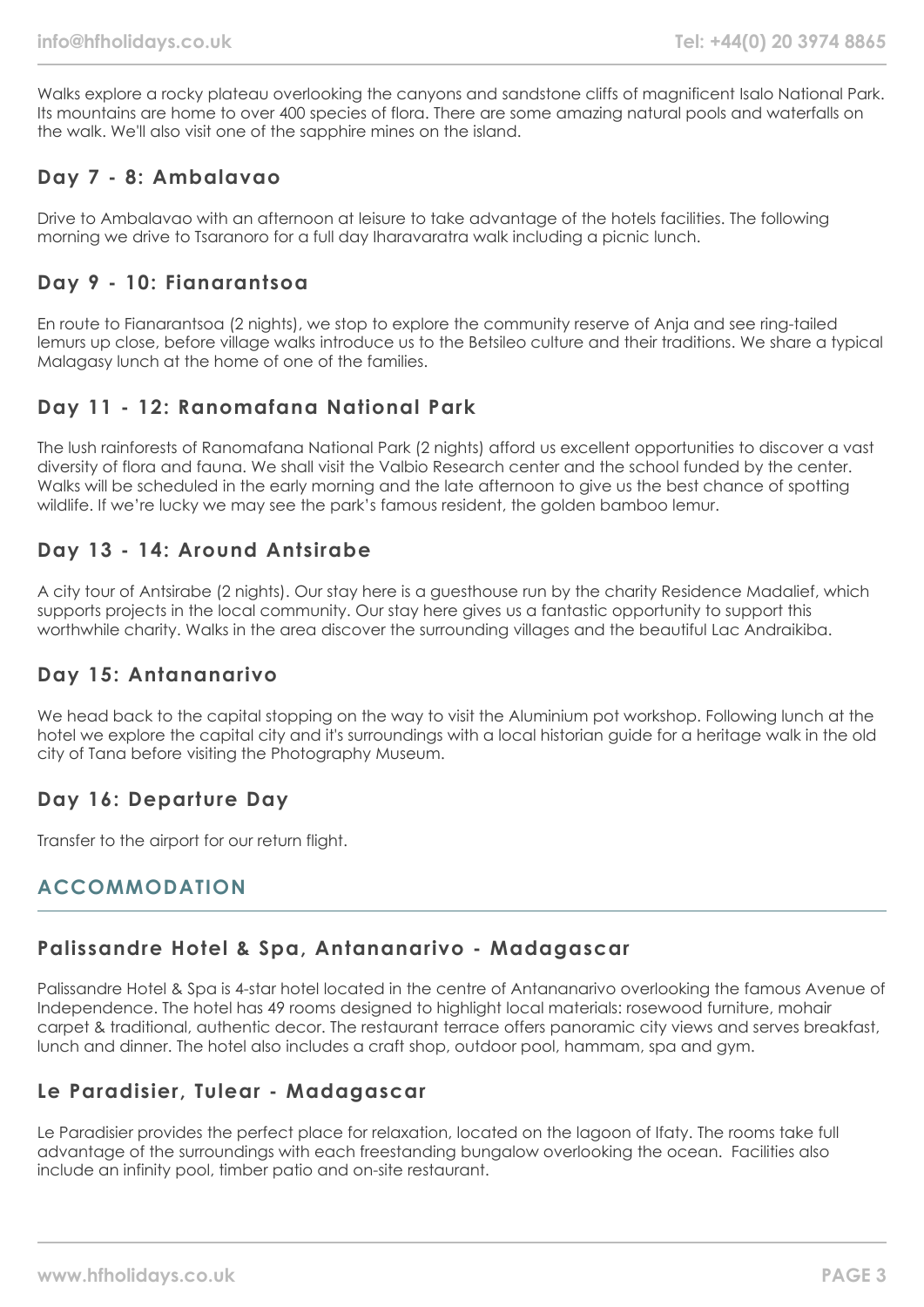# **Le Relais De La Reine, Isalo National Park - Madagascar**

This is a fabulous hotel. The location of Le Relais de la Reine is superb, in the Isalo National Park. The comfortable chalets are all en-suite with their own veranda and are arranged around a shaded garden next to the pool.

## **Tsara Camp, Tsaranoro - Madagascar**

Our camp is located in the Tsaranoro Valley with the Tsaranoro Mountain on one side and the huge mountain chains of Andringitra National Park on the other. The camp is basic. Each tent is large with two simple beds, bedside-table and space to hang up clothes. There is a basic en-suite bathroom attached to each tent. Chairs on the veranda of each tented area provide the perfect place to watch the changing light on the backdrop of the Andringitra mountains.

# **Ambalakely Hotel, Fianarantsoa - Madagascar**

Ambalakely means 'in the small countryside' and this hotel certainly lives up to its name with its beautiful lush surroundings. Rooms are modern, and all have private bathrooms, but are designed with comfort and quiet in mind.

# **Centrest Sejour Hotel, Madagascar**

Situated just outside the town of Ranomafana in Eastern Madagascar, the Centrest Sejour is ideally positioned both for exploring the town and the nearby Ranomafana National Park.

# **Residence Madalief, Antsirabe - Madagascar**

Residence Madalief is a charitable organisation which operates community projects in and around Antsirabe. The guest house was opened to generate funds to support the charity. Our stay there is in en-suite rooms which look out onto a well-kept garden, the ideal place to relax. Watch out for the bird of prey that has made its home above the kitchen door!

# **Au Bois Vert, Antananarivo - Madagascar**

Au Bois Vert is located a short transfer, only 5 minutes, from the airport. The lodge has been built in the heart of a 3 hectare forest and its setting, along with its pool, makes it the ideal place for you to rest after your flight. Rooms are air-conditioned and facilities include TV, safe and free internet connection.

# **Mantadia Lodge, Andasibe - Madagascar Extension**

Mantadia Lodge is in a great location on a hill with panoramic views over the forest. Your stay will be enhanced by a calm living room with a reading area and a bar. The lodge also features an infinity pool.

# **USEFUL HOLIDAY INFORMATION**

# **Weather & Seasonality**

Because of its geography, Madagascar's climate is highly variable. Generally, the climate is hot and subtropical; it is colder in the mountains, while the south and west regions are particularly dry. Monsoons bring storms and cyclones to the east and north from December to March. The rainy season is November to March, and the dry season is April to October. The mountains, including Antananarivo, are warm and thundery from November to April and dry, cool and windy the rest of the year. Temperatures can be up to and over 30 degrees, and it is essential that you drink plenty of water, at least 2-3 litres per day.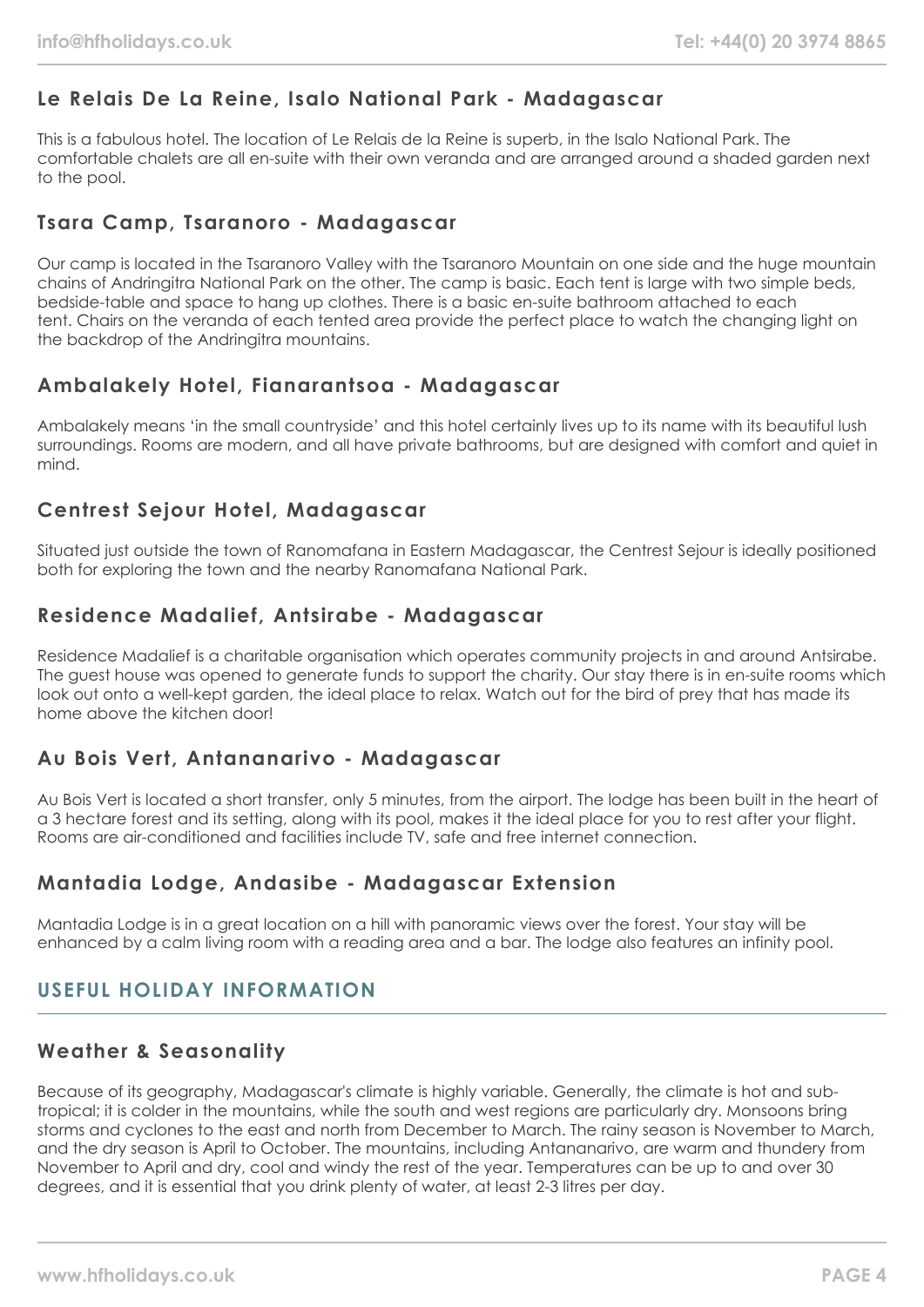# **Joining Instructions (With Flights)**

On arrival, please proceed to the arrivals hall once you have passed through passport control, customs and baggage reclaim. Your local leader will assemble the group in or near the arrivals hall – look out for the HF Holidays' sign

# **Joining Instructions (Without Flights)**

If you are arriving ahead of the group, and are meeting them at the first hotel, please leave a message at the hotel reception for the HF Holidays' leader or local leader, detailing your room number, and a mobile telephone number if possible. The leader will contact you once the group arrives.

If you are arriving after the group, a message will be left for you at the hotel reception, welcoming you and giving details of the time and place to meet the group.

If your flight arrives before the group flight and you would like to join the transfer to the first hotel, please contact our Abroad Administration team on (0)20 8732 1261 to enquire about availability and make arrangements.

# **Essential Information**

## **Suggested Kit List**

As you'll be carrying your own luggage at airports and between your transport and hotels we recommend you try to keep your luggage to a minimum. These items are a general suggestion of what to pack for an active outdoor and walking holiday; depending on your destination, you may need more of some things and less – or none! – of others. You'll know best what you prefer to wear when out walking or while taking part in other outdoor activities.

- Walking boots (worn in), with good ankle support and spare bootlaces
- Walking socks
- Walking sandals
- Lightweight fleece, waterproof trousers and jacket
- Shorts and short-sleeved t-shirts
- Long trousers and long-sleeved lightcoloured shirts with collars to protect from the sun

Your clothing should ideally be pre-treated with insect repellent and in-built sun protection (available from specialist clothing stores such as Rohan, Cotswold Outdoor)

- Warm fleece, scarf/buff hat and gloves
- Torch
- Comfortable clothes and shoes for evenings and sightseeing
- Sun protection sun hat, sunglasses, high factor sunscreen and lip protection
- Water bottle at least 2-litre capacity
- Lightweight survival bag
- Small/medium rucksack (30 litre) and a liner or cover to keep contents dry
- Insect repellent
- Personal first aid kit including: personal medication, tissues, plasters, blister kit, painkillers, antiseptic wipes, Imodium, rehydration sachets

## **Essential Equipment**

- Passport (and copies)
- booking confirmation
- insurance cover note
- HF Holidays' registration form.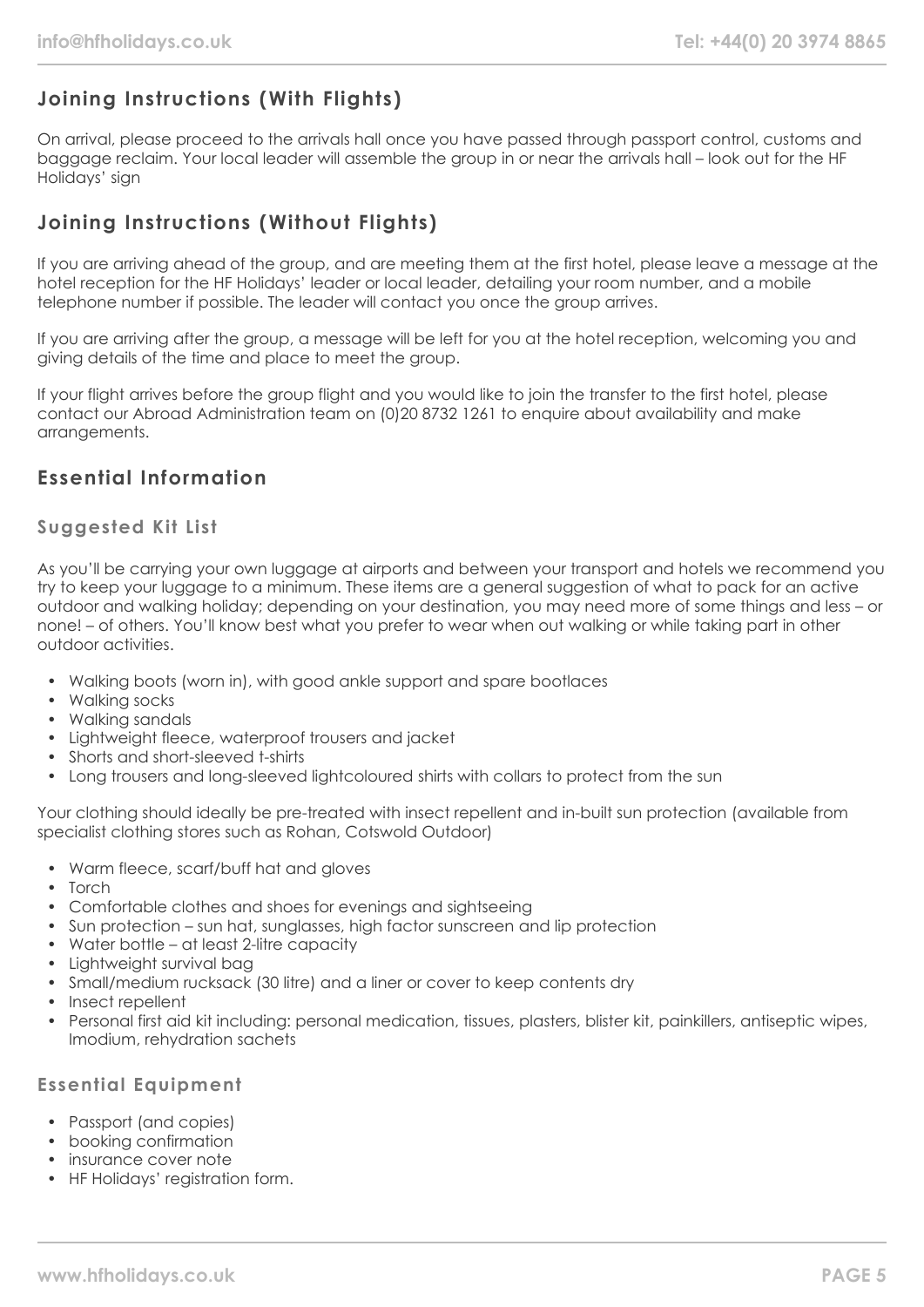# **Optional Equipment**

Please ensure you have access to emergency funds should you need them; carrying a credit card is probably the most convenient method.

- trekking poles, if you find these useful
- camera
- umbrella
- **binoculars**

Please note that your HF Holidays' leader reserves the right to refuse to take any guest on a walk should they consider that a lack of suitable clothing/footwear may affect safety

# **Trip Information**

## **Passport**

Passports must be valid for a minimum of 6 months on date of entry and you must have 2 spare pages for the visa stamp. You should carry your passport with you at all times (there are sometimes random police checks, but less so when part of a group). Always keep a photocopy of your passport, visa and insurance details somewhere safe, and leave further copies with family or friends in the UK.

#### **Visas**

Visas are required for UK, Australian, Canadian & USA passport holders. Return or onward tickets are required. You can get a 30-day tourist visa at the airport on arrival, payable by cash either in Euros (€35) or US Dollars (\$37). Best value currently is the Euro payment. This amount also covers a tourist tax.

You can also apply for an e-visa on the [official Malagasy e-visa website](https://evisamada.gov.mg/en) before you travel.

If you are getting a visa at the airport, make sure an entry stamp is recorded in your passport. There is no Embassy of Madagascar in London. For further information about entry requirements, contact the Embassy of Madagascar in Paris, which offers a visa service (Telephone +33145 04 6211; email: [info@ambassade](mailto:info@ambassade-madagascar.fr))[madagascar.fr\).](mailto:info@ambassade-madagascar.fr))

Other nationals should check with their nearest embassy or consulate for details of entry requirements.

This is subject to change. We highly recommend that you consult your doctor before travelling, both for up to date details and for information on what is appropriate to your situation

As a rule, travellers should be up to date with their routine vaccinations and boosters are recommended in the UK – including, for example, the MMR and diptheria, tetanus, polio vaccines.

It is recommended for most travellers to have:

Diphtheria, Hepatitis A, Typhoid & Tetanus vaccinations.

Malaria prevention may be recommended too. Some GPs recommend Malarone for the anti-malarial tablets, some guests in the past have experienced some side effects when taking these, so this may not be the best type for you.

Malaria prevention may be recommended too. Some GPs recommend Malarone for the anti-malarial tablets, but some guests have experienced side effects when taking these, so this may not be the best type for you. Speak to your GP for specific advice.

If you are coming to Madagascar from a yellow fever infected country, you will be asked for a yellow fever vaccination certificate.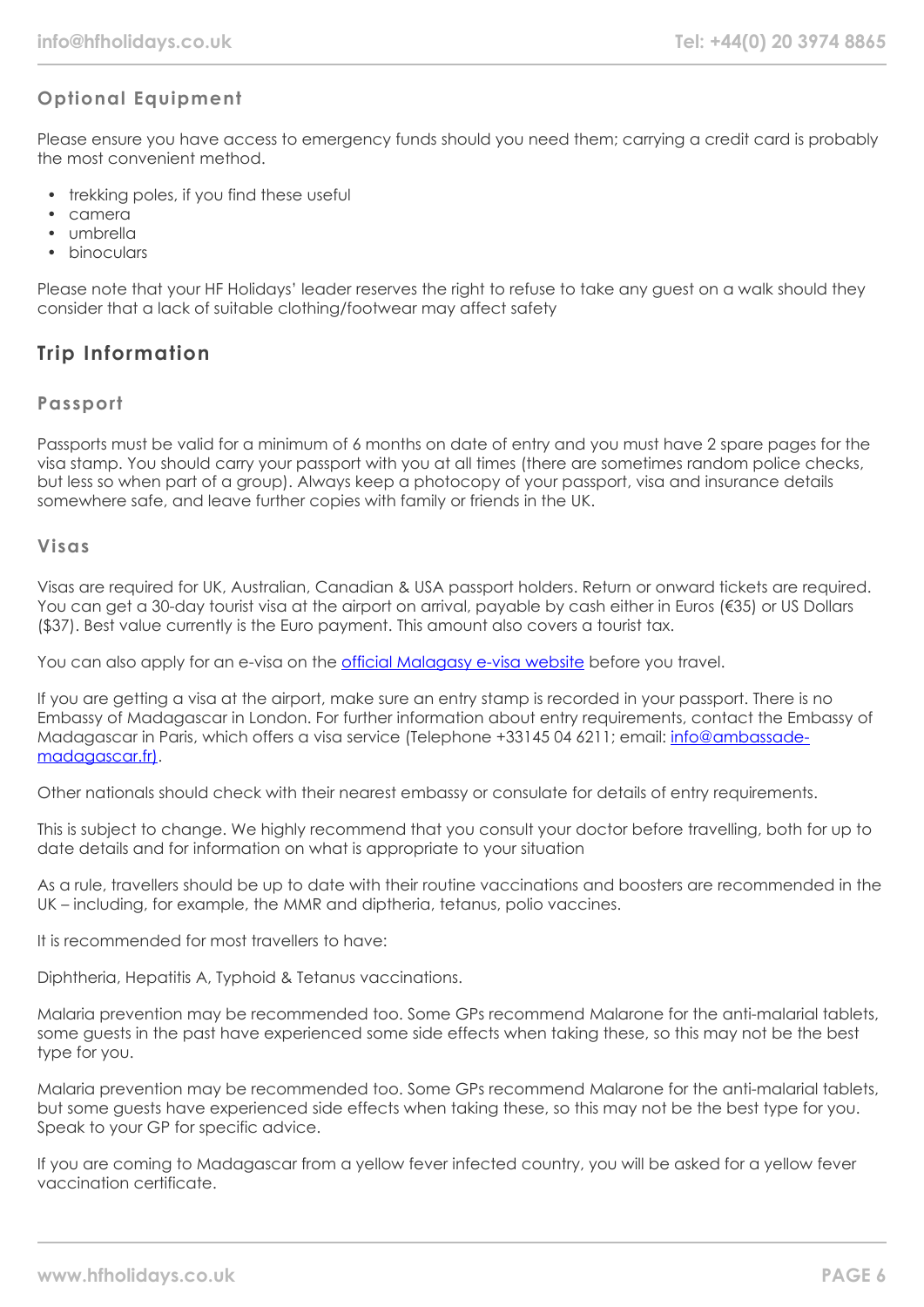Please note: the use or possession of some common prescription or over-the-counter medicines is banned in some countries.

If you will be carrying medication, please check with the country's embassy/consulate prior to travel. As an extra precaution, it is recommended to:

- Keep medication in its original packet
- Take a copy of your prescription
- If possible, ask your chemist to write the name of your medication in the language of the country you're visiting

Requirements can change, and we recommend you check in good time ahead of your holiday.

For further information on country specific advice, visit

www.fitfortravel.nhs.uk or www.traveldoctor.co.uk

Please contact us as far in advance as possible if you have any specific dietary requirements; we will do our best to accommodate you.

If you require a specific meal on the flight, please let us know as soon as possible, and no later than 96 hours before travel.

## **Useful Information**

#### **Luggage Allowance**

1 piece checked-in luggage (max 20kg).

Please check details of your airline's baggage allowance, as shown on your e-ticket. Remember to also check any connecting flights you may have booked.

## **Lost Or Damaged Luggage**

If your bag or its contents are damaged or lost while in the airline's care, this should be reported to the baggage service agents at the airport on arrival. They will assess the damage; in some cases, the airline may decide to settle your claim immediately.

You will be given a reference to quote to your insurance company if an immediate settlement is not possible in many cases, baggage claims can only be accepted in writing. A baggage claim form must be obtained from the airport

220V, round 2 pin plugs

GMT/UTC +3 hours; no daylight savings

Ariary (Ar). Major credit cards are accepted at top-end hotels in Tana and the provincial capitals. However, outside of the main cities cash will be required. ATMs can be found in and around the capital and in some of the larger towns. Travellers cheques are not advised. If you change your money at the airport on arrival, please count your money immediately.

French is the official national language, but many also speak the native Malagasy language

Once you have made your booking, you will receive a pre-holiday questionnaire where we 14 | Call 0345 470 7558 or visit hfholidays.co.uk ask for details of next of kin and insurance details. You must complete and return this to us - we need to have this from you at least 10 weeks before travel.

Please also inform us of any medical situation which may affect your enjoyment of the holiday. This is important because our leaders must consider both group and individual safety at all times.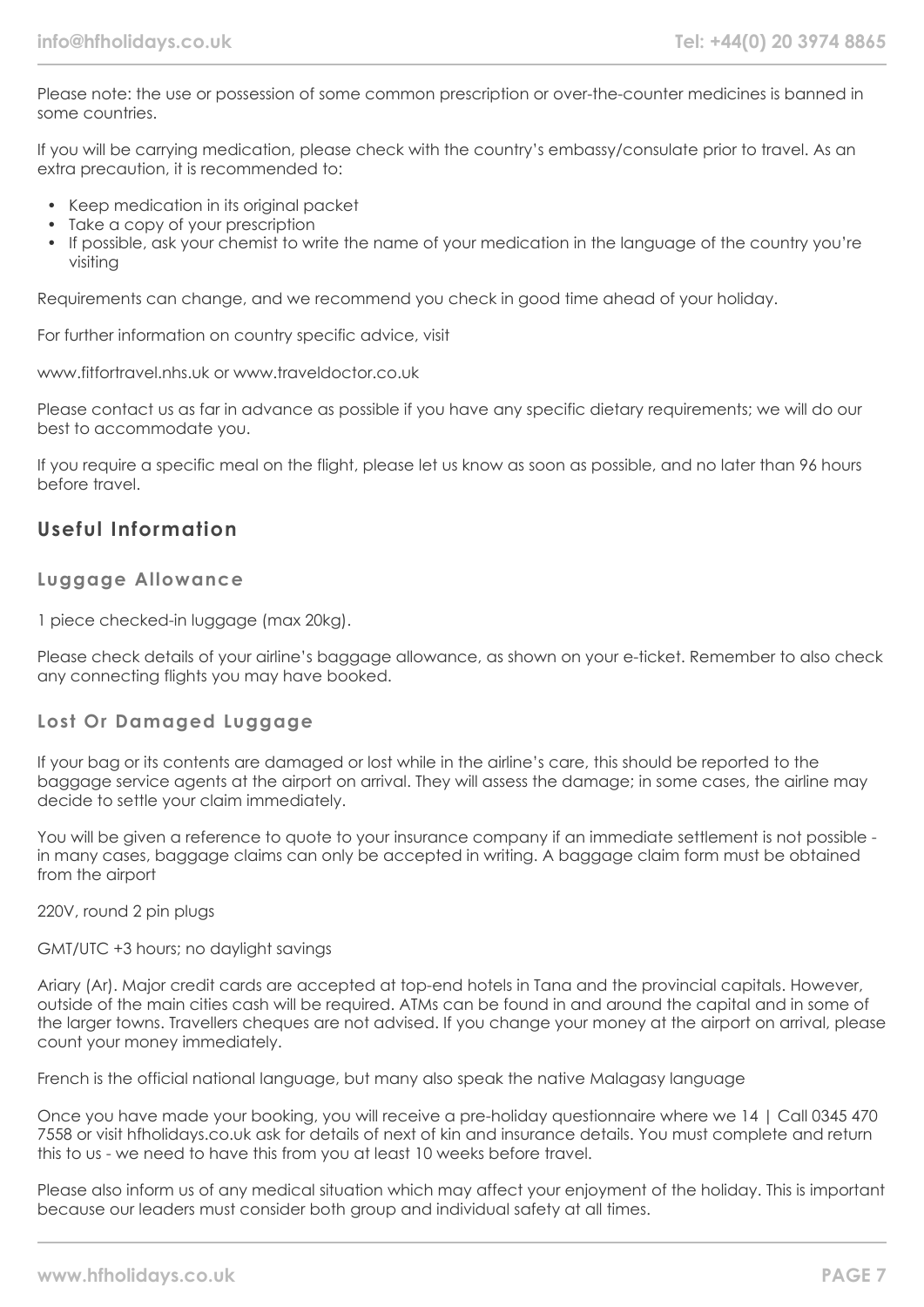Whilst out with the group, we respectfully request that you:

- Please listen to any safety instructions from the leader
- Keep group members in view, especially if weather or visibility is poor
- Please stay where you are if you become separated from the group. The leader will retrace their steps to find you.

Each leader carries a first aid kit but is not allowed to supply any medication including aspirin, paracetamol, antihistamines and antiseptic cream. You may wish to bring these items with you in your own kit (see Suggested Kit List).

In the unlikely event that your leader is incapacitated, please use any emergency kit in their rucksack and call emergency services on 124 (ambulance), 118 (fire) or 117 (police). Please then call our emergency number (sent in your final dispatch) and let us know there is a problem

# **Tipping**

Tips have been included in your holiday price for key services such as local guides/ driver/restaurants. Any additional tips are at your own discretion.

We have not included tips in the cost for the extension to Andasibe National Park; all tips are at your own discretion.

# **HOW TO BOOK**

When you're ready to book, you can choose to **book online** or book **over the phone**. Our website offers secure online booking for our holidays, is available 24/7, and offers more in-depth information about all our holidays. If you prefer to call us, our experienced and knowledgeable team are available to answer any specific questions you have and can offer guidance as to which holiday is best suited to your needs.

Our office is open: Monday to Friday: 9am – 5.30pm, Saturday: 9am – 1pm, Sunday & Bank Holiday Monday: closed

## **PAYING YOUR DEPOSIT**

To secure the holiday of your choice, you will need to pay a deposit: UK & European Holidays: £150 per person and Worldwide Holidays: £250 per person. You can pay your deposit by debit or credit card with no additional card fees charged or make an online BACS payment directly into HF's bank account, please see details under BACS payments. You can also pay your deposit by cheque within seven days of booking. Cheques should be made payable to 'HF Holidays Ltd' with your booking reference / Order ID on the back.

#### **NON-MEMBER FEE**

Non-members can join our holidays by paying a Non-Member's fee of £30 per person per holiday. Alternatively, full membership is available from £100 – visit hfholidays.co.uk/membership for details.

#### **BACS PAYMENTS**

Please quote your booking reference / Order ID when you make your payment online: Bank Name: National Westminster Bank, Account Name: HF Holidays Limited, Account Number: 48904805, Sort Code: 60-00-01, IBAN: GB90NWBK60000148904805

Once we have received your booking and deposit, we will send a confirmation invoice to the lead name. Please check this carefully. For bookings 'with flights' it is essential that the names on your booking confirmation invoice match those on your passport for bookings overseas. Please advise us immediately of any errors. Any name changes after the balance of your holiday has been paid will be subject to a fee levied by the airline.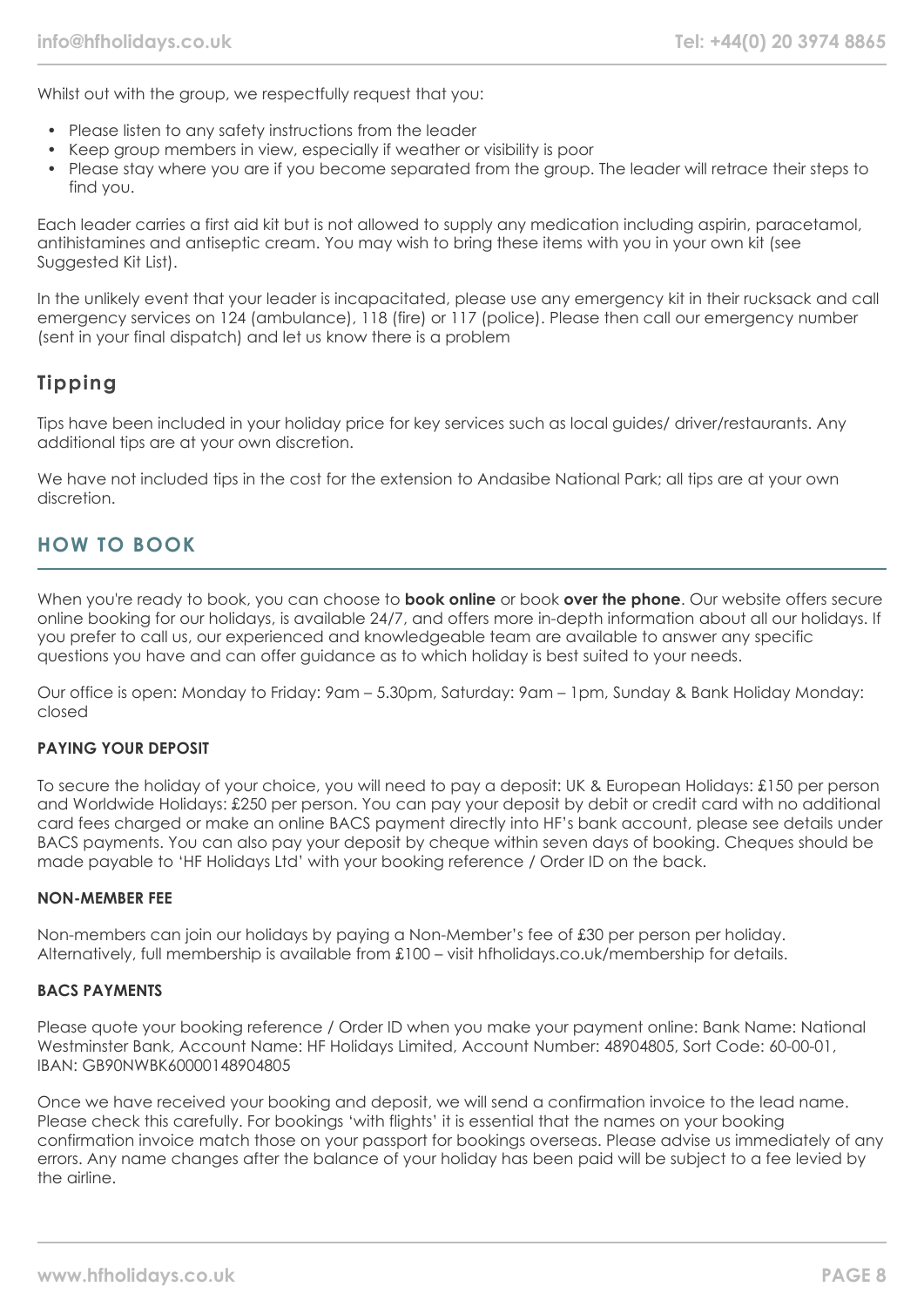#### **MANAGE MY BOOKINGS**

Payments can also be made through the [Manage My Booking](https://www.hfholidays.co.uk/about-us/bookings/my-booking) function on our website. Click on the link at the top of our homepage. This is available to all customers who provide an email address at the time of booking.

#### **YOUR FINAL BALANCE**

Your final balance payment is due 6 weeks before departure if you are staying in an HF Holidays UK country house, 8 weeks before departure if you are travelling on one of our holidays in Europe and 10 weeks before departure if you are on a Guided Trail staying in one of our partner hotels or are travelling on a Worldwide holiday. As with paying your deposit, you can pay your final balance by debit or credit card, make an online BACS payment directly into HF's bank account or pay by cheque.

#### **TRAVEL INSURANCE**

Travel insurance is an important part of any booking and essential for one of our holidays. HF Holidays works with specialist. Insurance Brokers Campbell Irvine Direct. For more information or to obtain a quote call them on [01702 427 236](tel:01702427236) or visit [hfholidays.co.uk/insurance](https://www.hfholidays.co.uk/about-us/bookings/insurance)

#### **PEACE OF MIND**

#### **ATOL:**

The air holidays and flights in this brochure are ATOL-protected, since we hold an Air Travel Organiser's Licence granted by the Civil Aviation Authority. Our ATOL number is ATOL 710. In the unlikely event of our insolvency, the CAA will ensure that you are not stranded abroad and will arrange to refund any money you have paid us for advance bookings. For further information visit the ATOL website [atol.org.uk](https://www.atol.org/)

#### **MEMBER OF ABTOT:**

HF Holidays is a member of ABTOT (The Association of Bonded Travel Organisers Trust Limited) which provides financial protection under the Package Travel, Package Holidays and Package Tours Regulations 1992 for HF Holidays Ltd and in the event of their insolvency, protection is provided for the following: 1. non-flight packages commencing in and returning to the UK; 2. non-flight packages commencing and returning to a country other than the UK; 3. flight inclusive packages that commence outside of the UK and Republic of Ireland, which are sold to customers outside of the UK and Republic of Ireland. 1, 2 and 3 provides for a refund in the event you have not yet travelled. 1 and 3 provides for repatriation. Please note that bookings made outside the UK and Republic of Ireland are only protected by ABTOT when purchased directly with HF Holidays Ltd.

#### **TRIP NOTE VALIDITY**

These Trip Notes are valid based on the date printed at the bottom of the page. They will occasionally be updated post booking and pre-departure. We will send you the latest trip notes prior to departure through a link in your pre departure documents or we can send you a copy in the post if preferred.

In booking this trip you should be confident in your ability to participate in all activities described in these Trip Notes. If you have any doubt about your suitability you should call HF Holidays and ask to speak to one of the team about this itinerary.

The information in these Trip Notes is given in good faith. Where differences exist between the Trip Notes and our current brochure, the Trip Notes supersede the brochure. All holidays can be subject to unexpected changes; so please be prepared to be flexible where necessary. At times, it may not be possible to follow the itinerary as planned due to weather conditions, political, physical or other factors. In these circumstances we will make the best possible alternative arrangements to maintain the integrity of the original itinerary.

## **PRICE GUARANTEE**

We promise that our earliest published prices will always be the best and if we reduce our holiday price after your booking has been confirmed, we will pass this reduction on to you. Our price promise applies if any